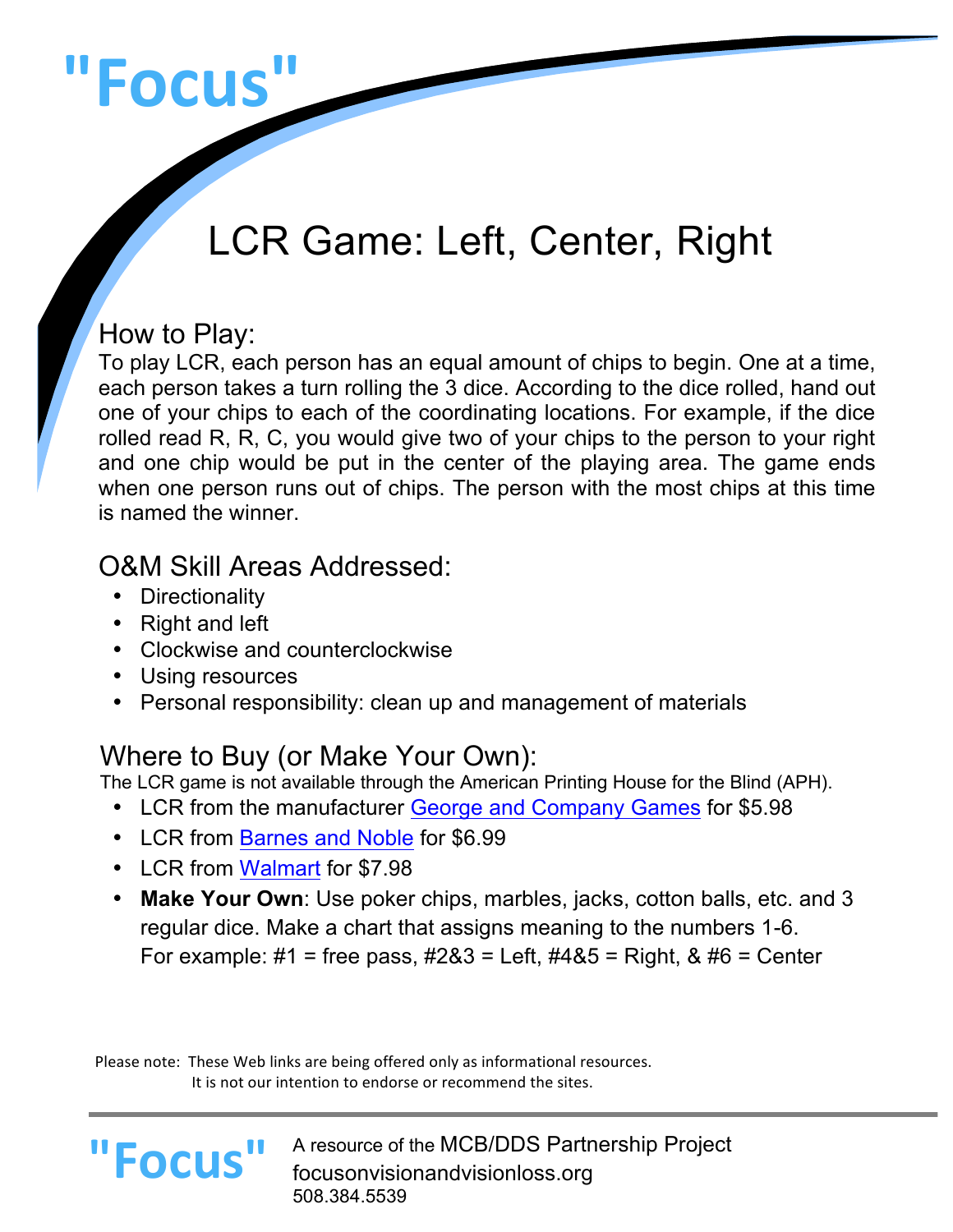### LCR Game (continued)

#### Modification suggestions:

- Make game placemats, pictured on the right, for all players with high contrast colors on an 8" x 11" piece of printer paper for a resource during the game.
- In the picture, the left hand is traced in an "L" shape,  $L'' =$  left hand. If transitioning away from the placemat, individuals can still make the L shape with their left hand as a reminder.



- Another option: Only write the **L** and **R** on the hands to directly match the letters on the dice.
- Put a piece of paper with the letter **C** written on it in the **center** of the playing area to identify it and match the letter **C** on each die.
- It is a 3 player game. If you only have 2 players, you can still practice directionality by using a third placemat.
- Playing on a solid, dark background will provide better contrast with the white dice.
- To aid personal management of and consolidation of chips gained, individuals may choose to hold them in a shallow bowl, cup, or plate on top of the playing surface.

#### Considerations:

**"Focus"**

- Practice rolls:
	- $\circ$  Allow each individual playing to roll all 3 dice at the same time.
	- o Name the letters seen. As needed, pick up the die to see it clearly.
	- o Match the letters on the dice to the placemat or the center paper.
	- o Hand out the chips in those directions to end your practice turn.
	- o Each person is welcomed to have practice rolls as it reiterates how to use the resource placemat to play the game with independence.
- When asked, "Which way …" demonstrate how to check using the LCR placement as a resource with the first die then have them complete the remaining 2 dice.
- Switch it up: Play with individually wrapped candies as an after dinner treat.
- If the playing chips are difficult to see or manipulate, you can use any small item that you have divided equally among players. Example small items: clothes pins, markers, pens, and utensils.

Please note: These Web links are being offered only as informational resources. It is not our intention to endorse or recommend the sites.



L